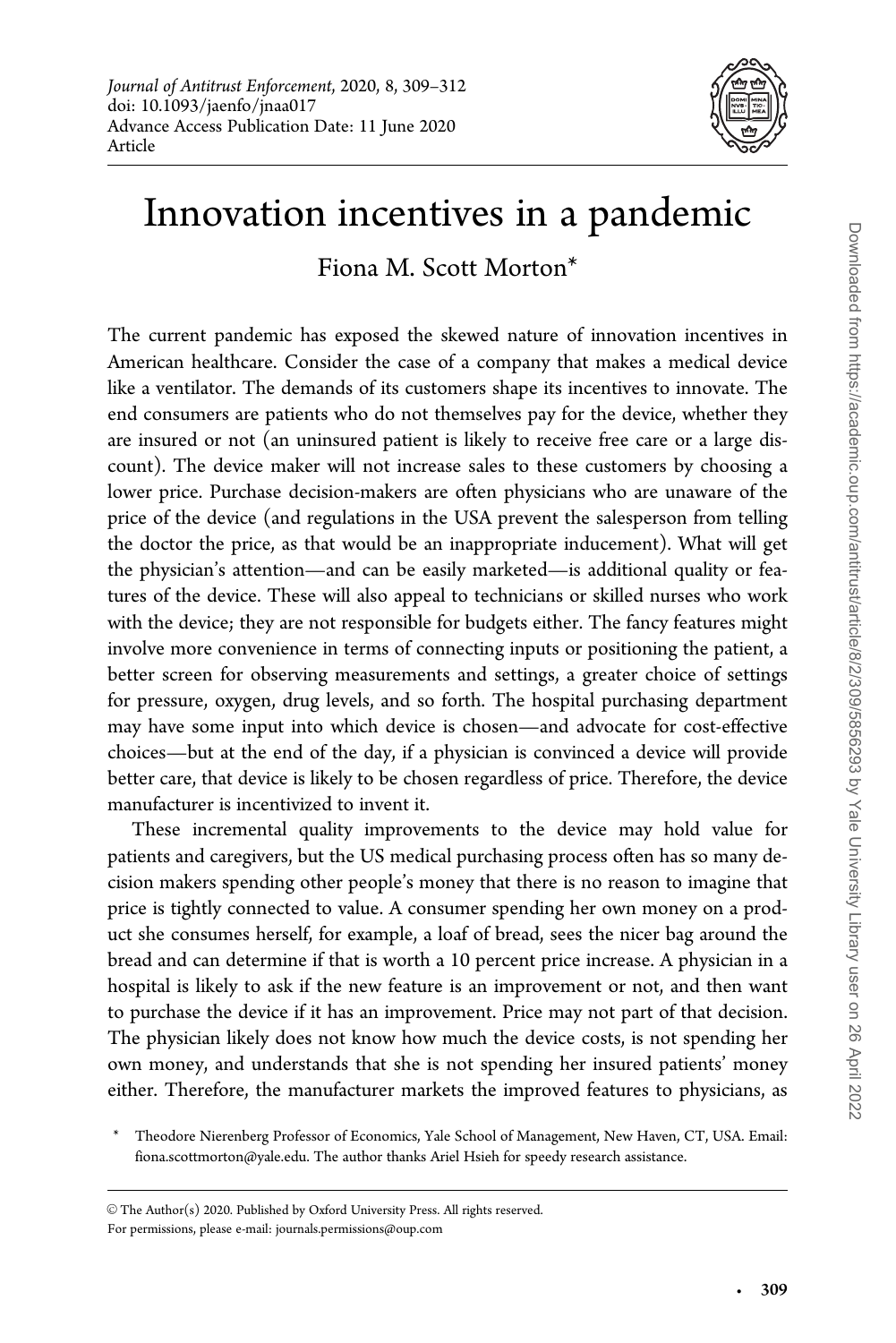do its competitors, and competition takes place almost entirely on the basis of quality. This leads to expensive machines that have high levels of quality without regard for whether the value of those last units of quality is high for everyone, for a minority of patients, or for no patients.

In the absence of disruptive technology, a better device requires higher costs. In the world described above, the device maker only undertakes one kind of innovation: an improved machine at a higher cost. Over time, ventilators go from \$7000 per machine to \$10,000, to \$25,000. Suppose a 'standard' ventilator has a price of \$25,000. A manufacturer with an idea for how to make a \$10,000 ventilator that is a very little bit worse than the \$25,000 ventilator will have no customers. What physician would recommend purchasing the cheaper machine without all the settings and options of the best machine? Consider how different that is from a more functional market such as automobiles. Suppose a new auto maker found a way to make a BMW equivalent car but without the leather seats at half the price. There would likely be a huge demand for that vehicle.

Now change the setting to a pandemic where we suddenly need many more ventilators that can be manufactured quickly. Suppose that without a ventilator, large numbers of patients will die. The need for all the options and settings may suddenly be secondary if any kind of functional ventilator is better than none. Moreover, due to the COVID pandemic, the Food and Drug Administration (FDA) is ready to approve a ventilator that is inferior to existing machines on the market if it can be provided quickly.<sup>1</sup> In fact, teams from MIT and other institutions came up with inexpensive ventilator designs in a matter of weeks.<sup>2</sup> One might ask why the private sector could not, or did not, achieve this. One answer is the incentive system above did not leave private sector device makers with the right capabilities or incentives. Dollar margins are typically lower on cheaper and simpler products. A private company's design team is used to creating products that are better and cost more; its engineers are used to being able to procure custom parts from abroad; its marketing team is accustomed to selling a product that is better than the last one; its manufacturing is not designed for speed or with the ability to quickly scale up by a factor of three. The fact that we now know it is possible to make a useful ventilator for a fraction of the cost of 'standard' ventilators is exciting and may cause some hospitals to adjust their mix of machine quality after the crisis.

1 Food and Drug Administration, 'Enforcement Policy for Ventilators and Accessories and Other Respiratory Devices During the Coronavirus Disease 2019 (COVID-19)' (2020) <[https://www.fda.gov/](https://www.fda.gov/media/136318/download&hx003E;) [media/136318/download](https://www.fda.gov/media/136318/download&hx003E;)> accessed 15 April 2020.

2 MIT Emergency Ventilator Project ('E-Vent') Project webpage: <[https://e-vent.mit.edu/](https://e-vent.mit.edu/&hx003E;)> accessed 15 April 2020. James Temple, 'Can Low-cost, Open-source Ventilator Designs Help Save Lives?' MIT Technology Review (2020) <[https://www.technologyreview.com/2020/03/25/950336/an-mit-team](https://www.technologyreview.com/2020/03/25/950336/an-mit-team-hopes-to-publish-open-source-designs-for-a-low-cost-ventilator/)[hopes-to-publish-open-source-designs-for-a-low-cost-ventilator/](https://www.technologyreview.com/2020/03/25/950336/an-mit-team-hopes-to-publish-open-source-designs-for-a-low-cost-ventilator/)> accessed 15 April 2020; Alexandra Sternlicht, 'There's a Shortage of Ventilators for Coronavirus Patients, So This International Group Invented an Open Source Alternative That's Being Tested Next Week' (Forbes, 2020)<[https://www.for](https://www.forbes.com/sites/alexandrasternlicht/2020/03/18/theres-a-shortage-of-ventilators-for-coronavirus-patients-so-this-international-group-invented-an-open-source-alternative-thats-being-tested-next-week/#5ea796063ba0&hx003E;) [bes.com/sites/alexandrasternlicht/2020/03/18/theres-a-shortage-of-ventilators-for-coronavirus-patients](https://www.forbes.com/sites/alexandrasternlicht/2020/03/18/theres-a-shortage-of-ventilators-for-coronavirus-patients-so-this-international-group-invented-an-open-source-alternative-thats-being-tested-next-week/#5ea796063ba0&hx003E;)[so-this-international-group-invented-an-open-source-alternative-thats-being-tested-next-week/](https://www.forbes.com/sites/alexandrasternlicht/2020/03/18/theres-a-shortage-of-ventilators-for-coronavirus-patients-so-this-international-group-invented-an-open-source-alternative-thats-being-tested-next-week/#5ea796063ba0&hx003E;)

[#5ea796063ba0](https://www.forbes.com/sites/alexandrasternlicht/2020/03/18/theres-a-shortage-of-ventilators-for-coronavirus-patients-so-this-international-group-invented-an-open-source-alternative-thats-being-tested-next-week/#5ea796063ba0&hx003E;)> accessed 15 April 2020; Yale team develops multi-patient ventilator, available at: <[https://seas.yale.edu/news-events/news/urgent-need-researchers-develop-multi-patient-ventilators](&hx003C;https://seas.yale.edu/news-events/news/urgent-need-researchers-develop-multi-patient-ventilators)> accessed 15 April 2020.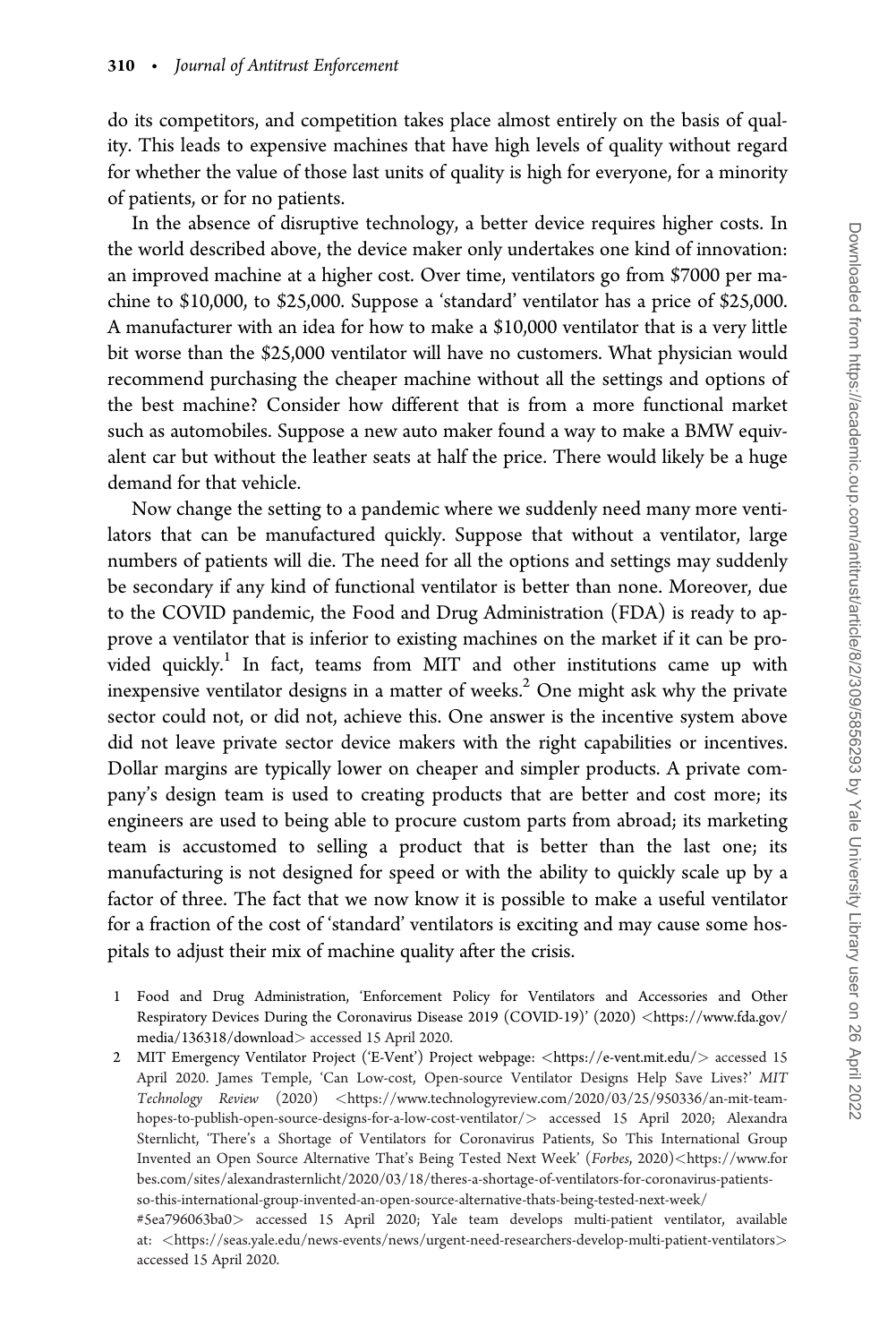Another element of innovation that is widely recognized within the economics profession, especially inside business schools, but is often missing from antitrust analysis of innovation, is the role of strategy. The device makers described above have a strategy of high cost & high quality. Their legal departments are stuffed with intellectual property (IP) lawyers to protect their innovations. Their workers are high skill and their factories filled with sophisticated equipment in order to make all the complex parts in the ventilator. For decades, their salespeople have visited physician offices, paid physicians to deliver educational lectures, brought lunches to nurses, offered free swag to technicians—all in the pursuit of developing relationships with decision makers and a strong brand name. The relationships support high prices. Suppose that Covidien, a maker of ventilators, had such a strategy. Newport, as reported by The New York Times, was working with the Department of Health and Human Services (HHS) to develop a cheaper (and likely simpler) ventilator.  $3$  The engineers at the Newport start-up must have had a disruptive idea. The founders of the start-up knew they were heading down a different path than was typical in their industry, and they hired engineers to work on the project who were excited about that vision. They likely had no marketing department at all. The head of the project must have developed a plan for finding demand (in addition to HHS) for a cheaper and simpler ventilator.

None of this matched Covidien's strategy. One possibility is that Covidien bought Newport in order to shut down the project, which competed with its ventilator sales. Another possibility is that the management of Covidien did not see any value in a low-priced ventilator. Why would they? Their entire careers were premised on selling machines that could treat increasingly complex patients at ever-higher prices. Perhaps management did not think there would be any, or enough, demand for a basic ventilator. Perhaps they did not understand how the manufacturing would work. Perhaps they thought the IP position of the project was too weak. Perhaps they thought the product would never be approved by the FDA because its functionality was too low. It is very difficult to carry out disruptive innovation inside a firm that is successful using the current paradigm.<sup>4</sup> The clash of strategies between the acquirer and target can be an important reason for projects not to survive acquisition.

What is the implication for antitrust policy? As Giulio Federico, Carl Shapiro, and I wrote in a recent paper, $<sup>5</sup>$  it is important to weigh the impact of a merger on the di-</sup> versity of innovation as well as the amount of innovation. It is not enough to promise that the project will be carried on by the acquirer. If management of that company does not understand why the product should exist, or how it will ever be successful, that company will not be able to incubate the project to fruition. Thirty projects to develop ventilators spread across 10 firms will produce more diversity of approaches

<sup>3</sup> Nicholas Kulish, Sarah Kliff and Jessica Silver-Greenberg, 'The U.S. Tried to Build a New Fleet of Ventilators. The Mission Failed' The New York Times (2020) <[https://www.nytimes.com/2020/03/29/](https://www.nytimes.com/2020/03/29/business/coronavirus-us-ventilator-shortage.html) [business/coronavirus-us-ventilator-shortage.html](https://www.nytimes.com/2020/03/29/business/coronavirus-us-ventilator-shortage.html)> accessed 15 April 2020.

<sup>4</sup> Clayton M Christensen, The Innovator's Dilemma: When New Technologies Cause Great Firms to Fail (Harvard Business School Press 1997).

<sup>5</sup> Giulio Federico, Fiona Scott Morton and Carl Shapiro, 'Antitrust and Innovation: Welcoming and Protecting Disruption' in Josh Lerner and Scott Stern (eds), Innovation Policy and the Economy (NBER 2019) vol 20.